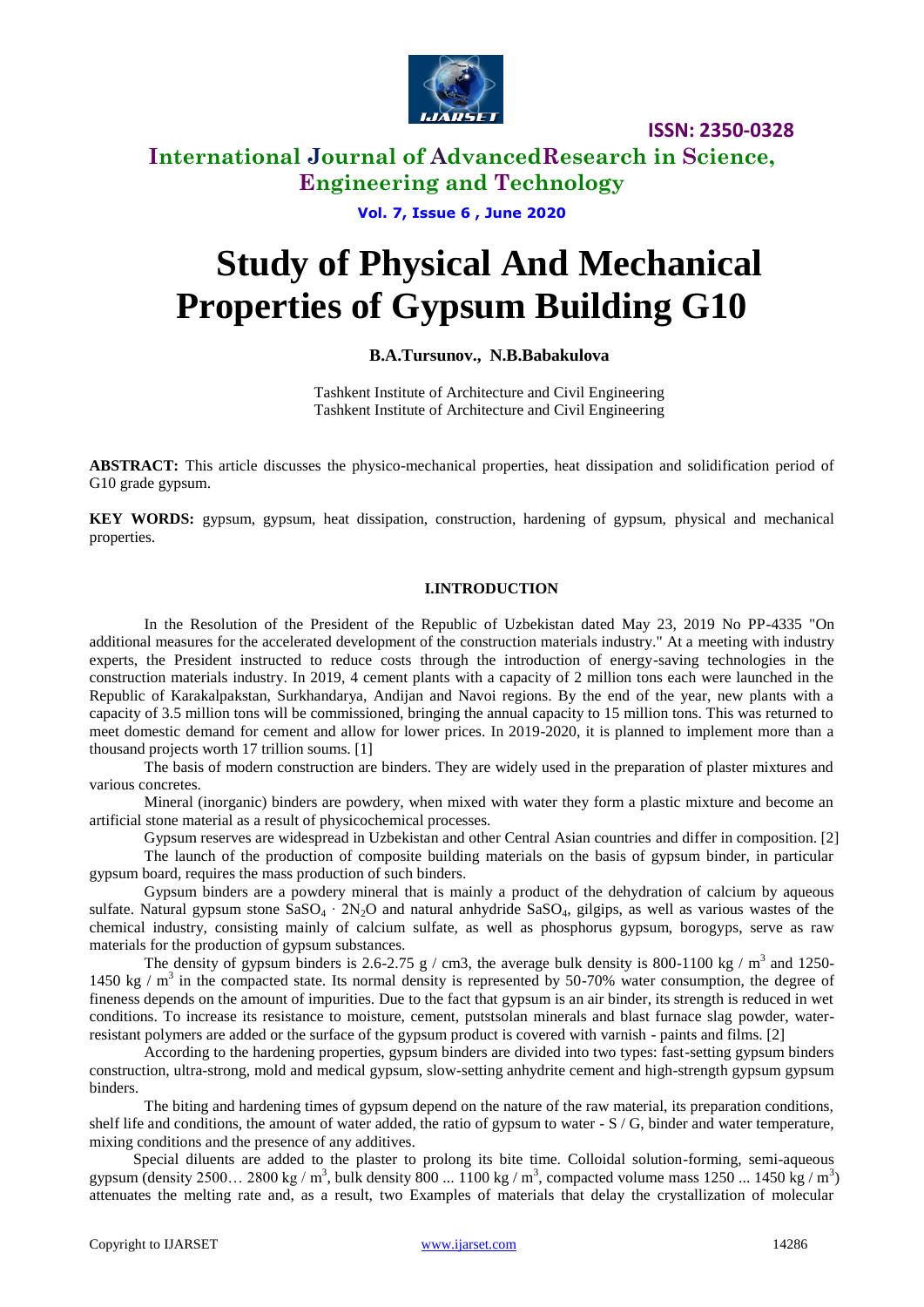

### **International Journal of AdvancedResearch in Science, Engineering and Technology**

### **Vol. 7, Issue 6 , June 2020**

aqueous gypsum are bone glue, casein, gelatin, glycerin, magnesium, calcium salts. Water heated to 60 ° C can also be used to prolong the biting time of gypsum.

Enterprises are required to accelerate the biting of construction gypsum in order to make gypsum building materials and harden them in the cold. To do this, two aqueous gypsum, table salt, potassium sulfate, sulfuric acid, alkalis, potassium silicon fluoride and many other substances are added to the construction gypsum.

When construction gypsum looks more, a very soft and quick-biting molded gypsum is formed. Construction gypsum is divided into two grades according to its quality. The tensile strength of gypsum is determined in samples prepared by casting in a mold measuring 40x40x160 mm. To prepare a gypsum mixture that meets the requirements of GOST 23789-2018, great attention should be paid to the amount of water.

In the laboratory, construction plaster of G10 brand was selected. As physical and mechanical properties, the normal thickness of construction gypsum, tensile life, bending and compressive strength were considered. Samples of 40x40x160 cm were prepared in the laboratory. The test results are given in Table 1.

Sampling times were set at 2 hours, during which the samples were tested for bending and compression in accordance with GOST 23789-2018 using a hydraulic press, and the test results were determined.

The use of gypsum binder is highly dependent on its crystallization rate. Water accumulation of gypsum binder is an exothermic heat release process.



Figure 1. Determination of heat release of gypsum of construction grade G10.

Here is a heat dissipation diagram of our samples taken in the laboratory, namely G10 construction gypsum.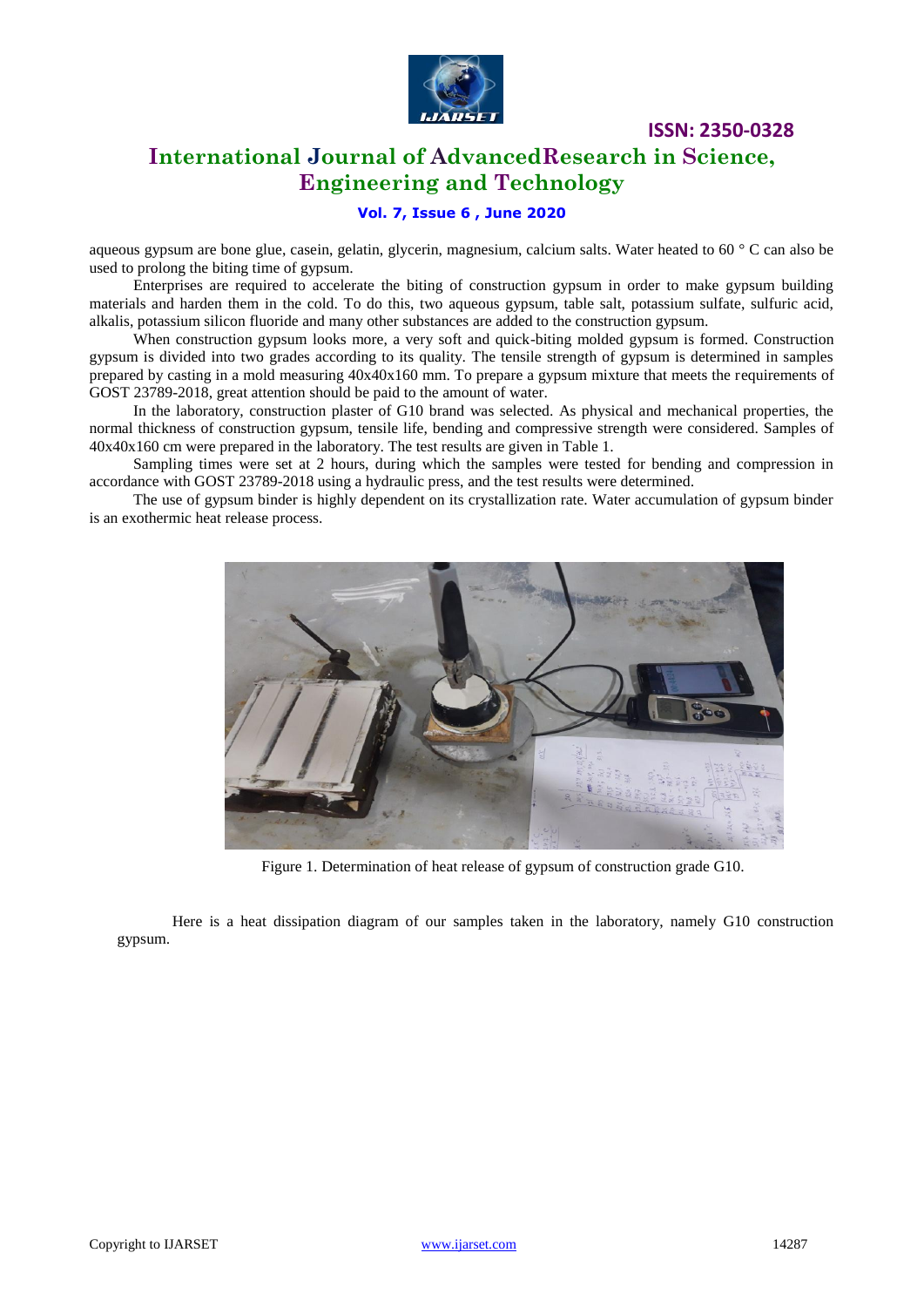

# **International Journal of AdvancedResearch in Science, Engineering and Technology**



**Vol. 7, Issue 6 , June 2020**

Figure 2. Diagram of the process of thermal separation of construction gypsum grade G10.

The G10 construction gypsum test was performed at room temperature at 22 0C. From the 1st minute heat dissipation, the temperature began to rise from 23.2 0S, and by 30 minutes, the building gypsum had a maximum heat release of 55.9 0S and started back.

During the hardening process of gypsum, its volume expands by about 1%. This makes it easy to use gypsum in the manufacture of architectural items, to close cracks and for other purposes. According to GOST, the beginning of construction gypsum biting should be after 4 minutes, and the end - up to 30 minutes. Hence, construction gypsum is a fast bite and quick-setting binder.



Figure 3. Determination of bending and compressive strength of gypsum. a) bending, b) compression.